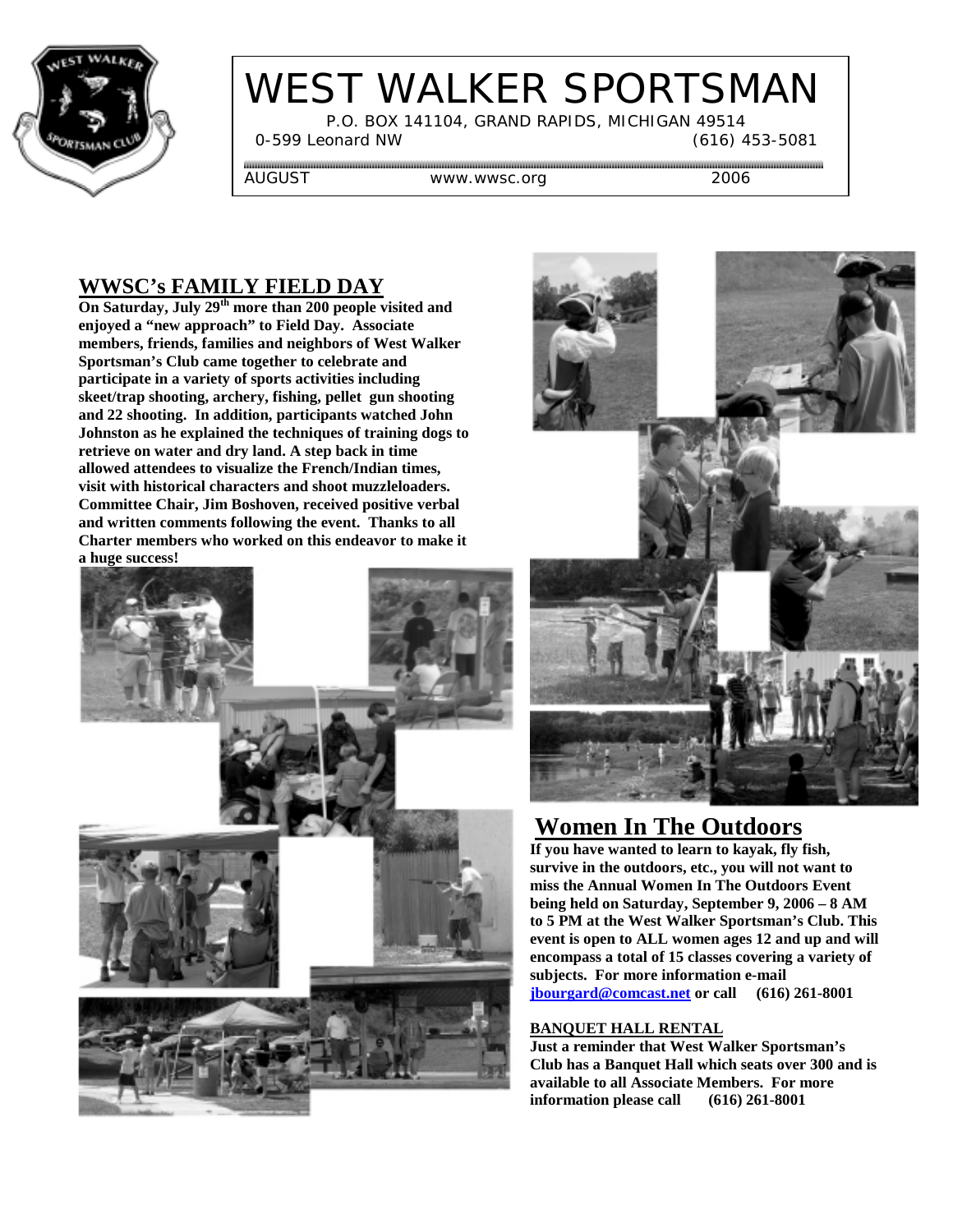# **July 8 Plate Shoot**

First and foremost I want to thank everyone who showed up to shoot this Saturday. It was incredibly hot and humid. It was so bad that I designed the course so that nobody had to run to shoot it. It was kind of a zigzag back and forth contest where you stayed in one spot and shot. It was subtitled "save the range officer from getting heat stroke". I believed Doug really liked the aspect of not moving from spot to spot. Right Gimpy? Hope you feel better for the August match. In spite of the heat we had some pretty good scores. Dan Barricklow kicked everybody's butt with an excellent score of 31.64. Great shooting, Dan! We had a couple of new shooters, and hoped they had a good time. We're always looking for new shooters to come out and try it, so tell your friends about it. We promise not to point and laugh if they don't do very well the first time. (Well, not much anyway). If anybody has any questions about the plate shoot, they can contact me at pl8shootr@aol.com and I'll try my best to answer them .Hope to see everybody at the next plates shoot on Saturday, Aug.12 at 10:00 AM. Until then, focus on that front sight. Chris Hackett

# **Hunting Safety**

The final Hunter Safety Education class is being held in August. The class is four (4) sessions with attendance at all sessions mandatory. Pre-registration is required with a \$10.00 deposit, \$5.00 of which is refunded at class completion.

The August class meets:

Saturday, August  $19 - 9$  am  $-1$  pm Tuesday, August  $22 - 7$  pm  $-9$  pm Thursday, August  $24 - 7$  pm  $-9$  pm Saturday, August  $26 - 9$  am  $-1$  pm To register or for information, contact Ron or Robin Kobel – 453-3645

## **Note to All Members:**

**is prohibited.**

Range improvements have been slow going. due to wet weather. President Ed Stone has been working directly with the contractor to get this work done as soon as possible.

#### **Use of the Charter range 50 & 100**

**yards only** will be allowed until the new ranges are open. However, on the charter range **shoot only at the target**

**boards.** Shooting in any other areas and direction is prohibited, and **shooting anything other than paper targets**

**Big Gun Raffle** July 25, 2006 raffle winner was # 173 Mark C. Davenport. He won a CVA Elite Combo in 50 cal. ML & 30.06 cal. Rifle.

#### **MUCC District 5 Shoot 2006**

West Walker Sportsman's Club July 15 & 16 Award Winners:

**Skeet Class A**: Rockford 228 **Class B**: West Walker 217 **Class C**: Rockford 199 **High Man Skeet**: Bob Jordan 50 **High Lady Skeet:** Cherri Lee 45 **High Junior Skeet**: Josh Jordan 40 **Trap Class A:** Rockford 219 **Class B**: Rockford 203 **Class C**: West Walker 194 **High Man Trap**: Terry Eicholtz 49 **High Lady Trap**: Jackie Bourgard 44 **High Junior Trap**: Rob Schmock 40 **HOA**: Terry Eicholtz 95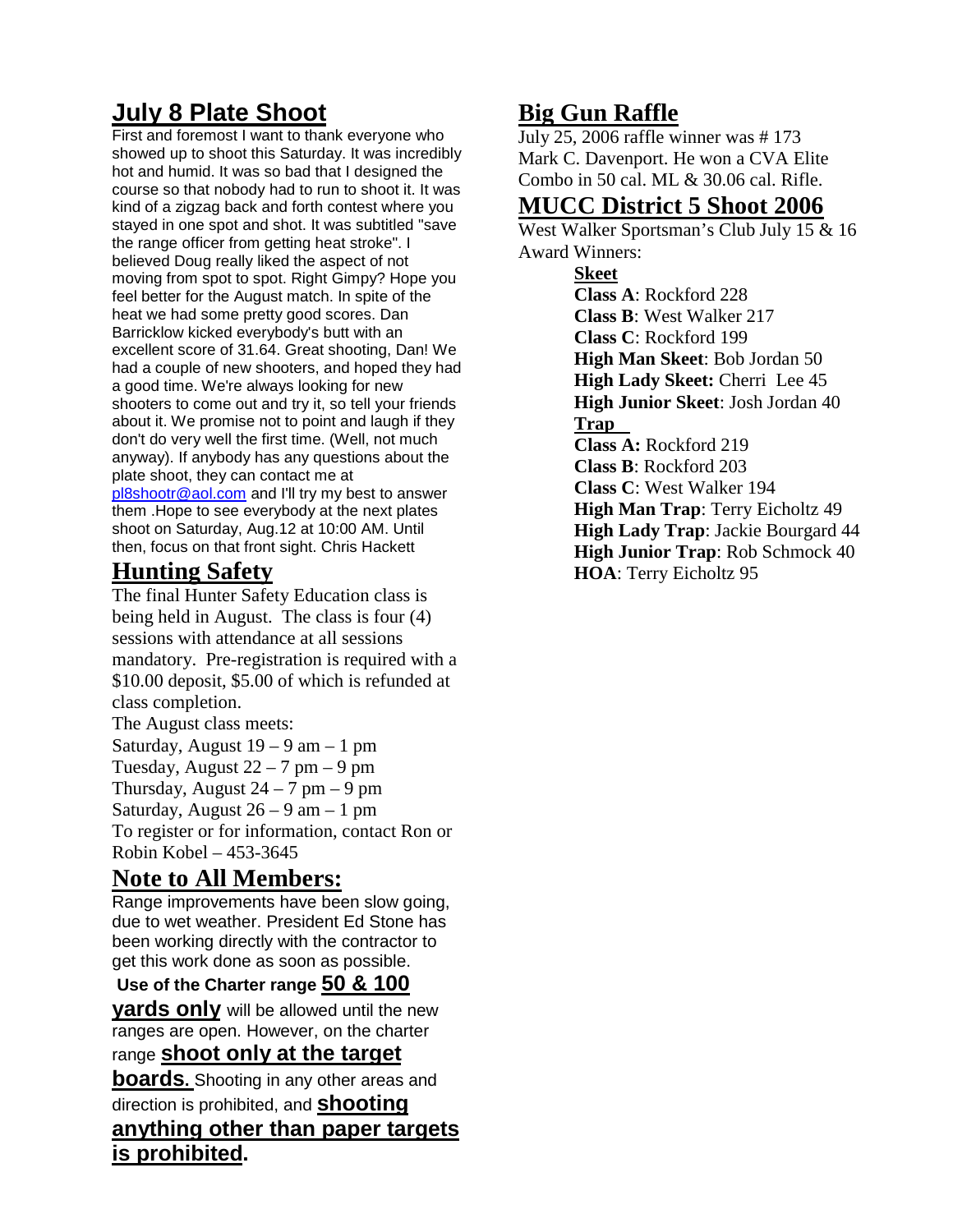• *Range* 

- *Wholesale " Archery for*
- *Retail U and I"*
- *Sales & Service*

#### *ARCHERY UNLIMITED INC.*  **Retail & Wholesale FRANK RUS (616) 235-0145 824 Lake Michigan Dr. N.W. Grand Rapids, MI 49504**

# **Membership**

*For membership questions, or renewal, or if you missed a copy of the newsletter contact: Rich Vander Meer at 453-3255 or by email at rlvandermeer@comcast.net*

Newsletter editor: Russ Hodder rhoddersr@comcast.net 616-453-6220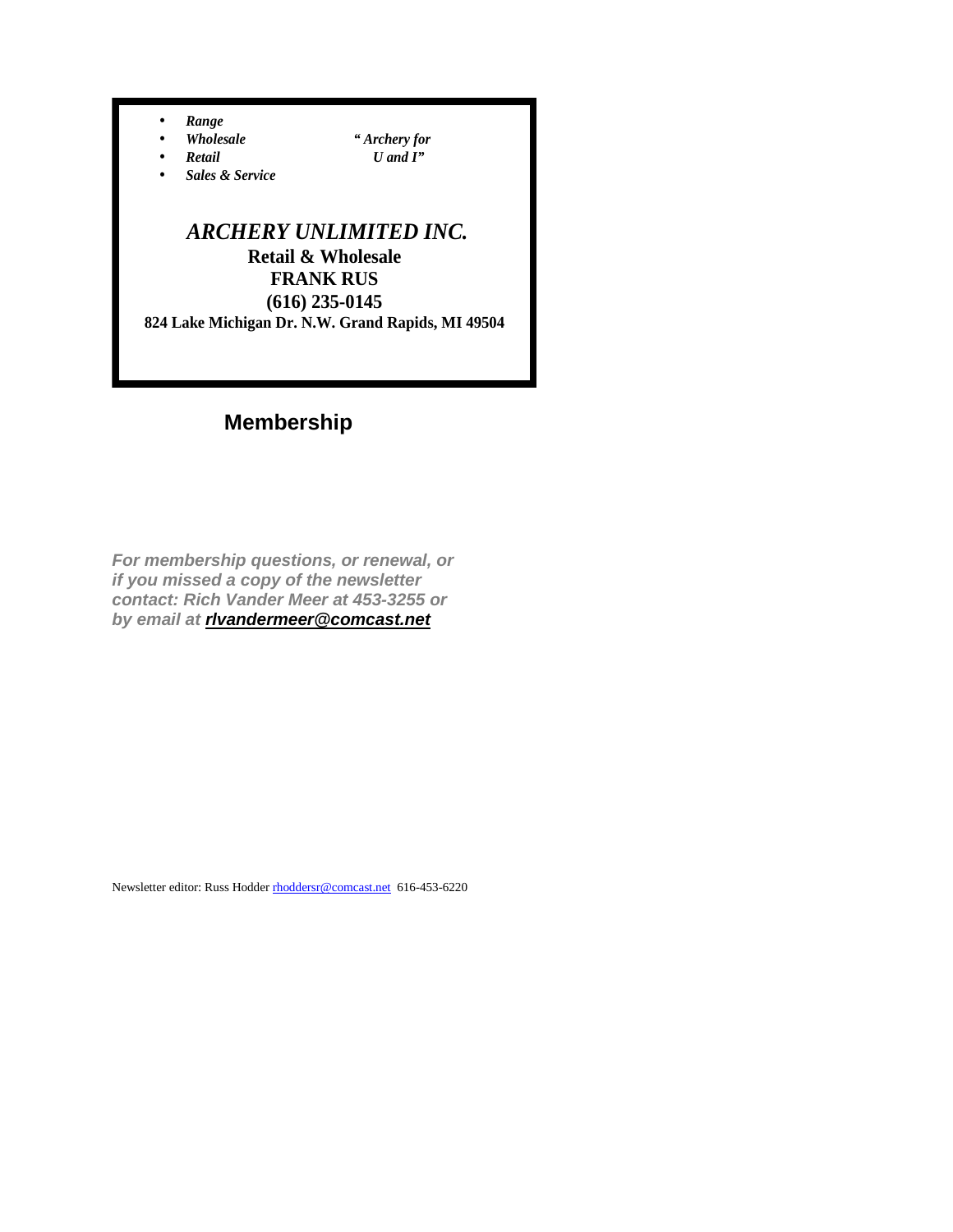|                                   | <b>AUGUST</b>                                             |                                                                    |                                                                                   | 2006                                                             |                  |                                                                                                                 |
|-----------------------------------|-----------------------------------------------------------|--------------------------------------------------------------------|-----------------------------------------------------------------------------------|------------------------------------------------------------------|------------------|-----------------------------------------------------------------------------------------------------------------|
| Sun                               | Mon                                                       | Tue<br>$\mathbf{1}$<br><b>NWTF</b>                                 | Wed<br>$\overline{2}$<br>Trap & Sheet                                             | <b>Thu</b><br>$\overline{3}$<br>West                             | Fri<br>4         | Sat<br>5                                                                                                        |
|                                   |                                                           | meeting<br>$7:00 \text{ pm}$                                       | 9AM-12:00<br>6PM-10PM                                                             | Michigan<br>Duck<br>Hunters<br>7PM                               |                  | Trap & Skeet<br>10 AM-2 PM                                                                                      |
| Trap & Skeet<br><b>10 AM-2 PM</b> | $\overline{7}$<br>6                                       | 8                                                                  | 9<br>Trap & Sheet<br>9AM-12:00<br>6PM-10PM                                        | 10<br><b>WWSC</b><br><b>Charter</b><br><b>Meeting</b><br>7:30 PM | 11               | 12<br>Leadership Pig Roast<br>Steel Plate Shoot 10-3<br>Trap & Skeet 10-2pm                                     |
| Trap & Skeet<br><b>10 AM-2 PM</b> | 13<br>14                                                  | 15                                                                 | 16<br>Trap & Sheet<br>9AM-12:00<br>6PM-10PM                                       | 17                                                               | 18               | 19<br>Trap & Skeet<br>10 AM-2 PM<br>Hunter Safety Class #2<br><b>Starts</b><br><b>IHMSA Silhouette</b><br>Match |
| Trap & Skeet<br><b>10 AM-2 PM</b> | 21<br>20                                                  | 22<br>Hunter<br>Safety<br>Class #2                                 | 23<br><b>Keg Shoot at</b><br>Caledonia<br>Trap & Sheet<br>9AM-12:00<br>6PM-10PM   | 24<br>Hunter<br>Safety<br>$Class \# 2$                           | 25               | 26<br><b>Hunter Safety</b><br>$Class \# 2$<br>No Trap & Sheet<br>or Indoor archery                              |
| Trap & Skeet<br><b>10 AM-2 PM</b> | 28<br>27                                                  | 29<br><b>WWSC</b><br><b>Board</b><br><b>Meeting</b><br><b>7 PM</b> | 30<br><b>Keg Shoot at</b><br><b>WWSC</b><br>Trap & Sheet<br>9AM-12:00<br>6PM-10PM | 31                                                               | <b>September</b> | $\overline{2}$<br>Trap & Skeet<br><b>10 AM-2 PM</b>                                                             |
| Trap & Skeet<br>10 AM-2 PM        | $\overline{3}$<br>$\overline{\mathbf{4}}$<br>Labor<br>Day | 5<br><b>NWTF</b><br>meeting<br>$7:00$ pm                           | 6<br>Trap & Sheet<br>9AM-12:00<br>6PM-10PM                                        | $\overline{7}$<br>West<br>Michigan<br>Duck<br>Hunters<br>7PM     | 8                | 9<br>Trap & Skeet<br>10 AM-2 PM                                                                                 |
| Trap & Skeet<br>10 AM-2 PM        | 11<br>10                                                  | 12                                                                 | 13<br>Trap & Sheet<br>9AM-12:00<br>6PM-10PM                                       | 14<br><b>WWSC</b><br><b>Charter</b><br><b>Meeting</b><br>7:30 PM | 15               | 16<br>Trap & Skeet<br>10 AM-2 PM                                                                                |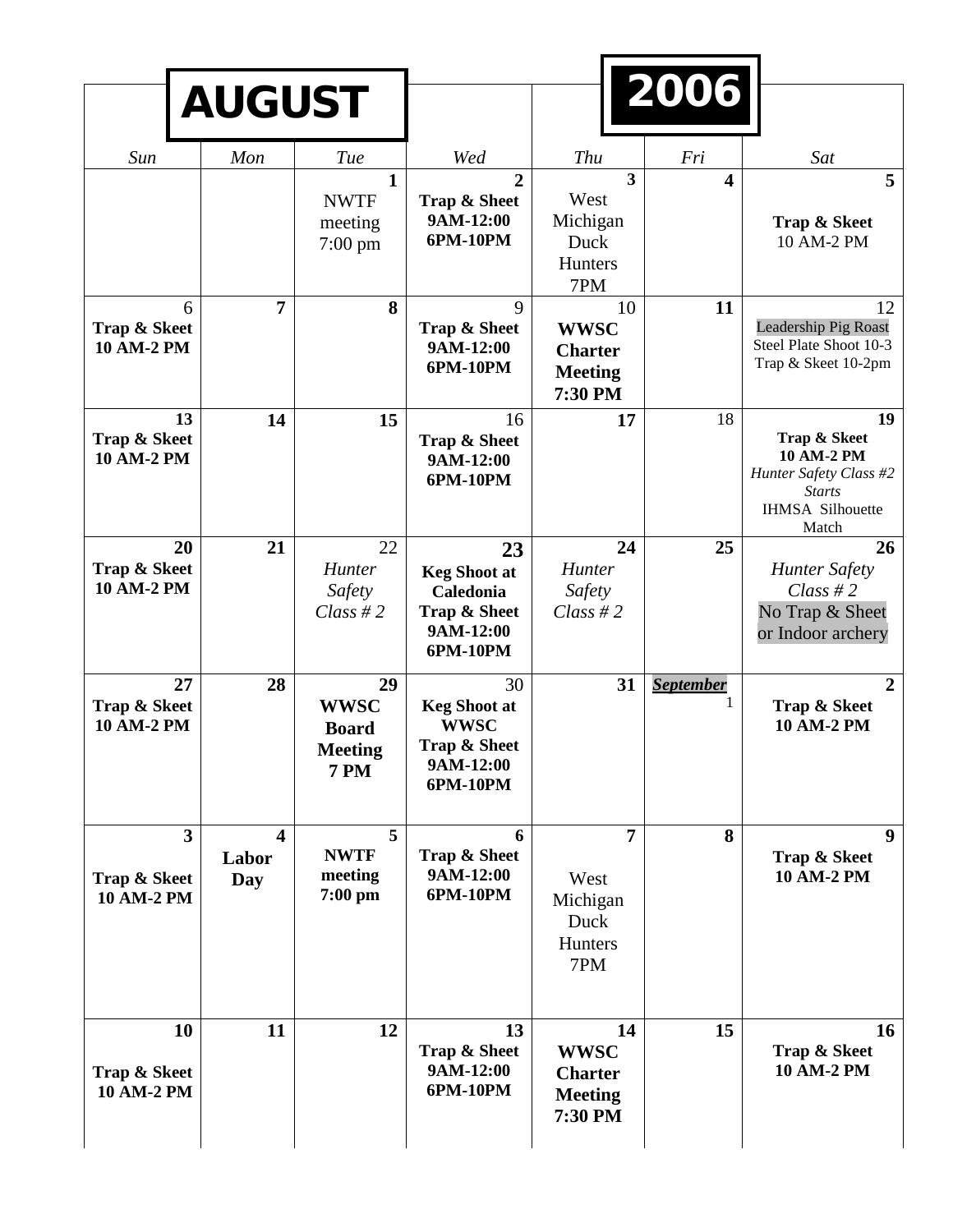WEST WALKER SPORTSMAN CLUB P.O.BOX 141104 GRAND RAPIDS, MI.49514